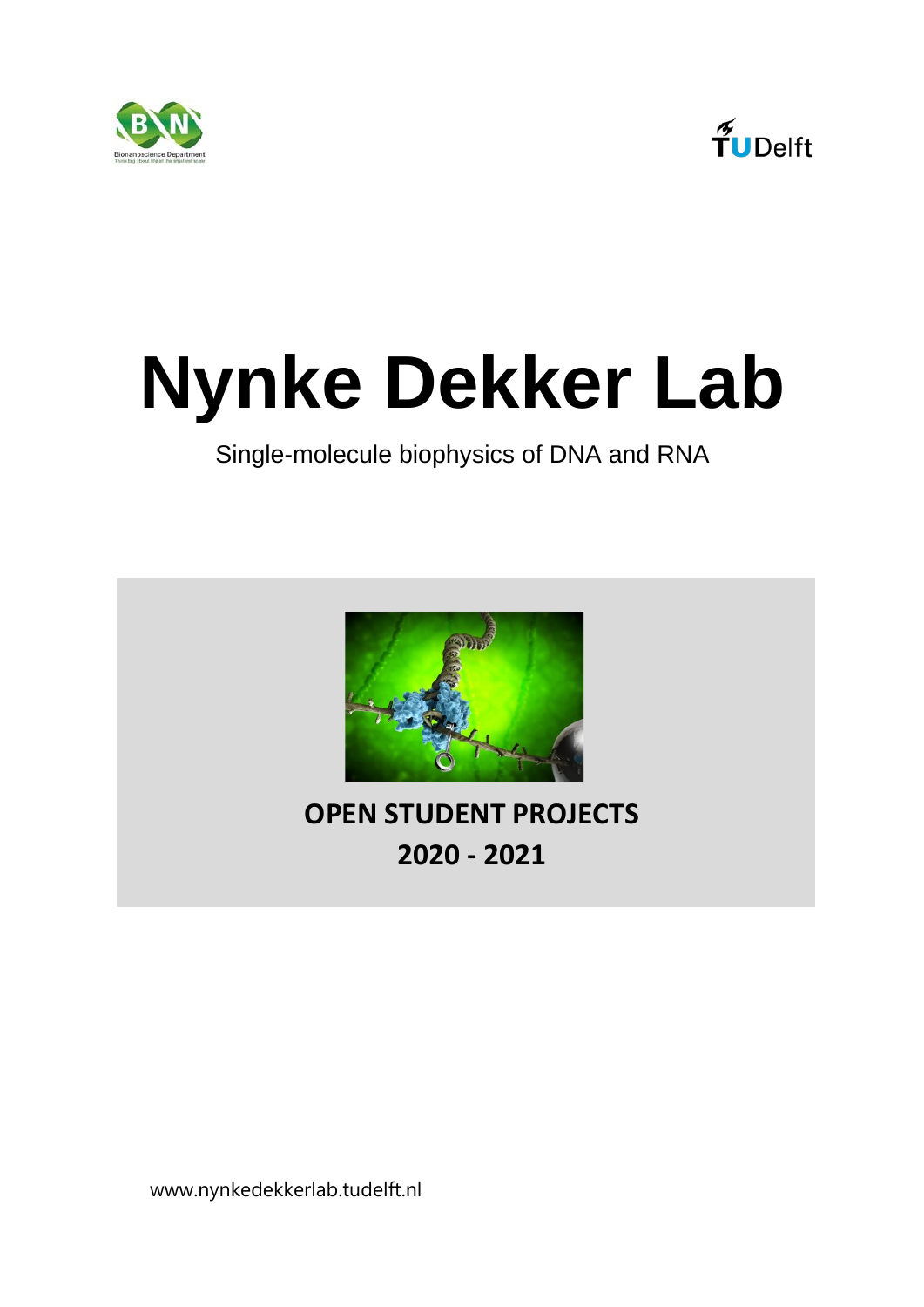### **NYNKE DEKKER LAB**

The Nynke Dekker Lab [\(http://nynkedekkerlab.tudelft.nl\)](http://nynkedekkerlab.tudelft.nl/) is a highly successful research laboratory focused on understanding the key cellular process of **nucleic acid replication** from a biophysical perspective in viral, bacterial, and eukaryotic systems. We perform our studies both using purified components and inside living cells. To study in particular the dynamic aspects of replication, we make use of state-of-the-art **biophysics** (including cutting-edge techniques such as magnetic tweezers, flowstretched DNA curtains, and super-resolution fluorescence in living cells) that is highly integrated with **biochemistry**. Studying molecular processes using these techniques requires broad expertise; our lab is composed of a multidisciplinary team of international scientists with backgrounds in quantitative biology, (bio)chemistry, or (bio)physics. If you are interested in contributing to a **mechanistic understanding of replication**, there are plenty of opportunities for exciting and challenging BEP/MEP projects available, as described below!

### **DEPARTMENT OF BIONANOSCIENCES**

The Nynke Dekker Lab is located within the Department of Bionanoscience at TU Delft. The Department operates at the interface between cell biology, single-molecule biophysics, and synthetic biology, and as such research in the Department ranges from the functioning of single cells in all their complexity down to the single-molecule level. Understanding the fundamental molecular processes is of crucial importance for diverse developments and applications involved in targeted therapeutics, biomedicine, diagnostics and alternative energy sources, among others. Students in the Nynke Dekker Lab have ample opportunity to participate in the scientific and social events organized at the Departmental level.

### **BECOMING A STUDENT IN THE NYNKE DEKKER LAB**

### **What types of students are we looking for?**

How does it feel create knowledge that will change textbooks for the next generation? If you are curious and strongly motivated to generate new knowledge, and willing to learn how to systematically do so, then you are a qualified applicant. With a background in the disciplines of either molecular biology, genetics, biochemistry, biophysics, physics, or informatics, you will have much to contribute to our team-oriented, multidisciplinary studies. You can also simultaneously develop an expertise in another area while working with us. Most importantly, you will have the opportunity to develop your own ideas and hypotheses and thereby grow into an independent scientist or professional. As such, you will be accorded equal respect and responsibility to any group member.

### **What do we offer?**

Students are fully integrated into our multidisciplinary teams, gaining a unique experience at the frontier of research. The projects include all aspects of practical lab work, experiments, and analysis. Every student will be guided to grow in his/her planning, experimental, and presentation skills and become independent to a level where he/she can make a real contribution to research at the cutting edge of science, often including a publication in an international scientific journal. Typically we have several students in the group, allowing you to interact with your fellow students scientifically as well as socially.

### **When can you start?**

You can start at any time of the year. At present, we would love to recruit MEP students who would like to begin at the start of the summer, or at the start of the fall semester. However, BEP students are also welcome. Generally speaking, the lab attracts many students from the Nanobiology program starting in February. If you too would like to start during this period, please contact us well in advance to secure a spot.

### **How can you find out more about the projects?**

We are driven by the idea that science, fun and intellectual freedom are inseparable. Do you want to know in detail about our research and projects, you are welcome to come for a coffee discussion and also take a lab tour! You may directly contact any of the PhD students/postdocs listed on the specific projects below, or e-mail Dr. Belen Solano Hermosilla (Research Manager, [b.p.solanohermosilla@tudelft.nl\)](mailto:b.p.solanohermosilla@tudelft.nl) or Prof. Nynke Dekker (Group Leader, [n.h.dekker@tudelft.nl\)](mailto:n.h.dekker@tudelft.nl) for a more general overview.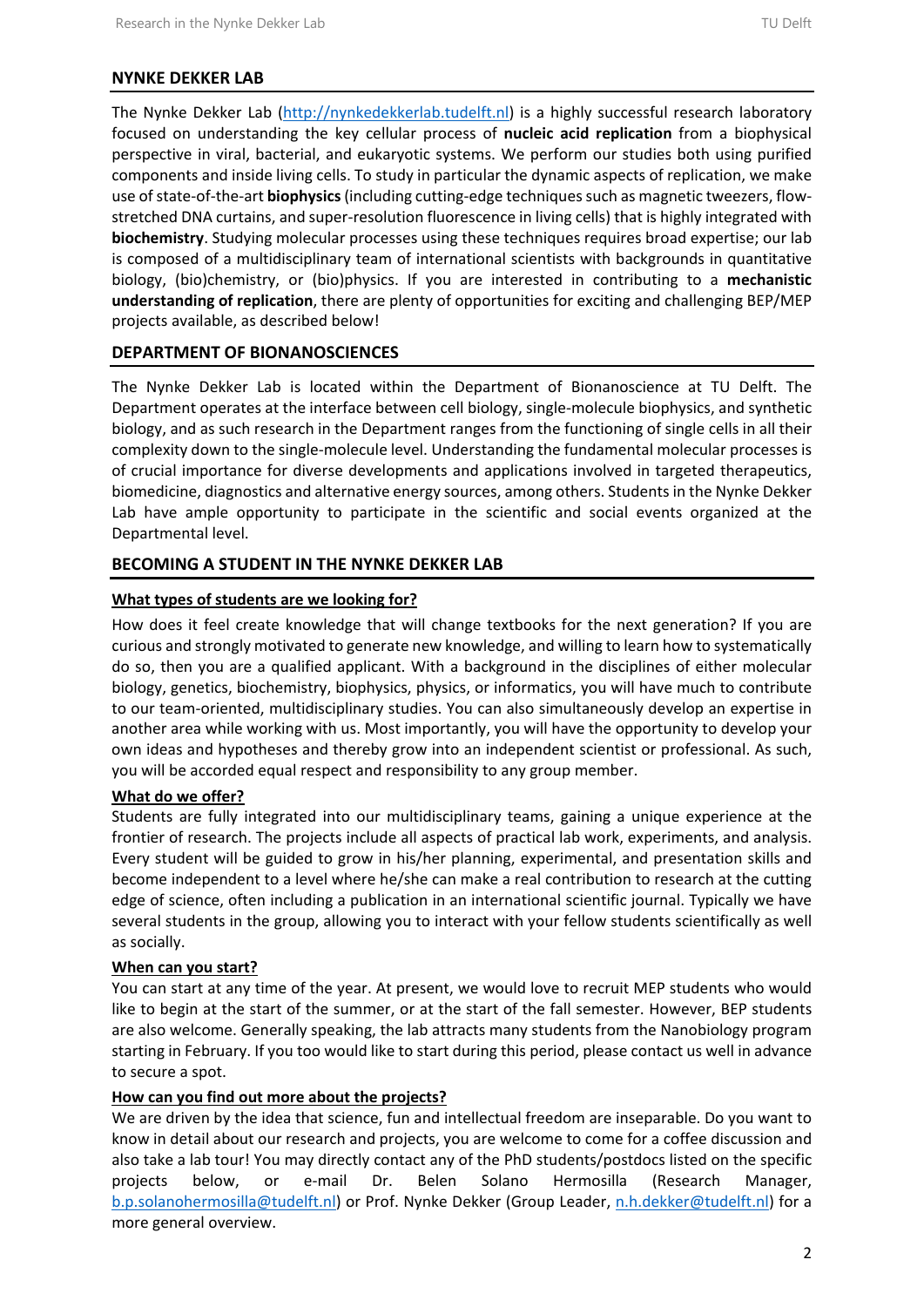### **1. Live cell imaging: understanding life and its processes by microscopy**

All that life has to offer in function and diversity has a basis in how different cells and their components work together. The genetic information of the cell, DNA, provides a crucial template for all this, and any damage to this coded information can be detrimental to the organism.

### What is the goal of our research?

Our broad interest lies at the heart of understanding how the cell responds to DNA damage. The cell has the ability to harness many DNA repair pathways, depending on the type of damage, and understanding them in detail opens doors to understanding diseases when the pathways malfunction.

• What tools do we use?



*Super-resolution image of an E. coli bacterium containing labelled proteins that emit light at three separate wavelengths.*

The bacterium *E. coli* is our experimental workhorse, involving genetic engineering and molecular biology. We use live cell, widefield fluorescence, confocal and super-resolution microscopy approaches to address our research. Interpreting such data relies on in-house and open source algorithms. In summary, in an interdisciplinary fashion we apply principles of physics to unravel biological mechanisms.

### What is the significance to society of what we do?

**Antibiotic drug targets**: With antibiotic resistance becoming a global phenomenon, our work on understanding bacterial replication and repair provides essential knowledge for the future / **DNA repair and cancer**: We enhance fundamental knowledge of DNA replication, errors in which are linked to the development of cancer / **Data analysis**: We develop novel analyses and algorithms to understand biological processes.

What will your specific project look like?

We are looking for student colleague(s) interested in exploring how 'accessory helicases' function in the cell. While understood superficially so far, these helicases are believed to be critical players in DNA damage, in addition to the main replicative helicase that we know about. Evolution over thousands of years can be trusted on why a single helicase is not enough. You may choose to focus on either experimental microscopy or on quantitative data analysis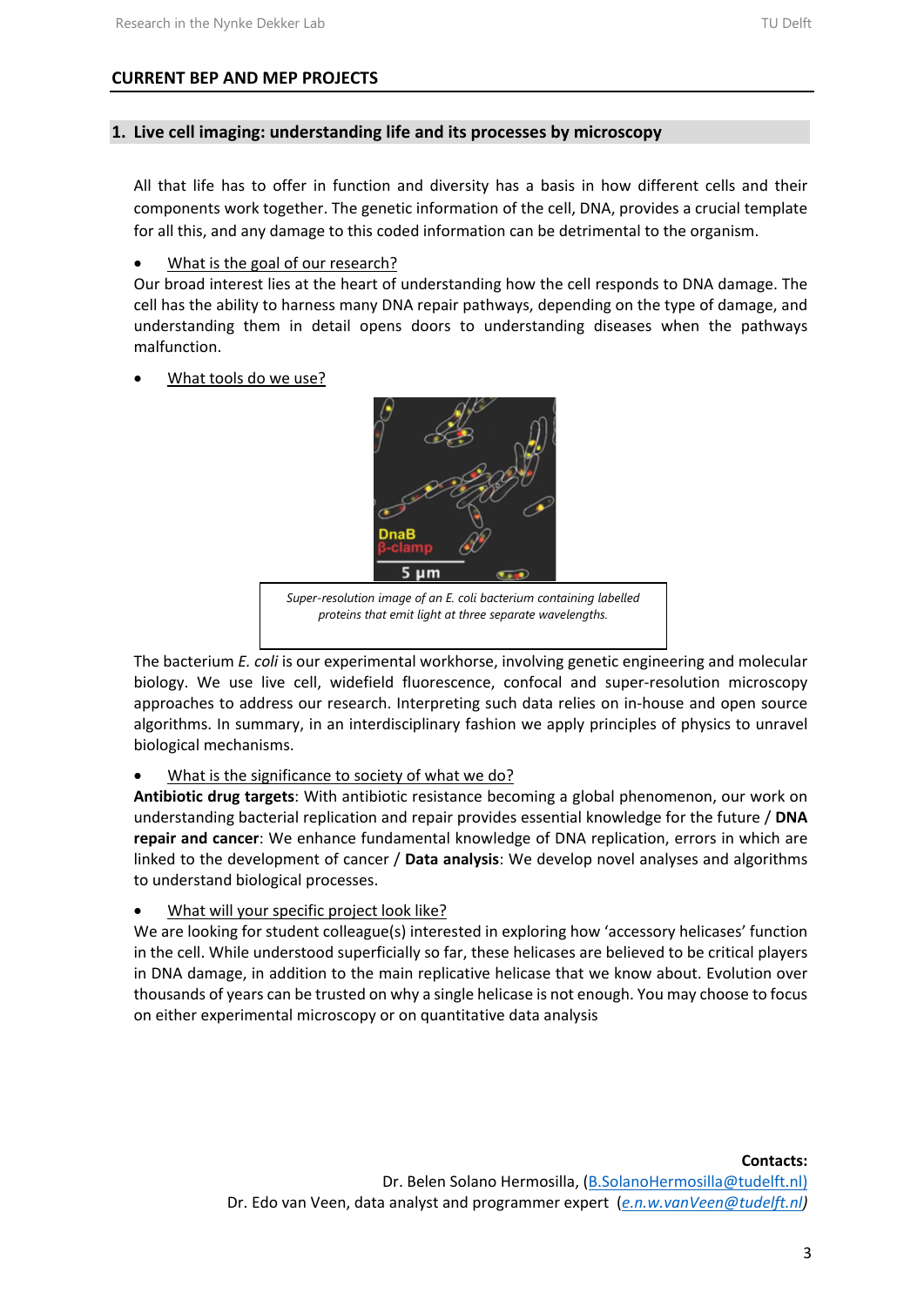### **2. DNA replication: In vitro single-molecule studies of eukaryotic replication**

Human beings copy a light-year's worth of DNA in their lifetimes. How this is mechanistically achieved remains under very active investigation.

What is the goal of our research?

The replication of genomic DNA is one of the core processes that takes place during cell cycle progression and proliferation. It is performed by the replisome, a multi-protein complex that incorporates nucleotides into the genome with high fidelity while advancing and opening the double-stranded DNA. In eukaryotic organisms like ourselves, we still know little about how the replisome's proteins organize and interact in a dynamic manner to duplicate not only our genes, but also the compact chromatin environment in which they are embedded.

• What tools do we use?

Due to recent advances in replisome reconstitution, we now have the opportunity to investigate the mechanics of DNA replication in eukaryotes *in vitro*. We employ state-of-the-art protein purification, protein labeling, fluorescence microscopy, magnetic tweezers, and nanofluidics to characterize the real-time dynamics of the replisome.

What is the significance to society of what we do?

**DNA repair and cancer**: We enhance fundamental knowledge of DNA replication, errors in which are linked to the development of cancer / **Protein labeling:** We develop new proteins that permit the imaging of DNA replication. / **Advanced microscopy and data analysis**: We develop new imaging modalities, analyses, and algorithms to understand biological processes.

• What will your specific project look like?

We are looking for student colleague(s) interested in quantitatively exploring eukaryotic

replication, including in the context of chromatin. While the overall features of eukaryotic replication are known, very little is known about the dynamics. At present, we have several projects available on experimental single-molecule microscopy, and one on quantitative data analysis. On bare DNA, we are studying the kinetics of replisome progression from different perspectives. On chromatin, we are interested in the dynamics of histone displacement in front of the replisome and reassembly behind it, and the role the replisome plays in organizing that process.



### **Contact:**

Dr. Humberto Sánchez, biochemist/ biophysicist (*[h.sanchez@tudelft.nl\)](mailto:h.sanchez@tudelft.nl)* Dr. Kaley Mc Cluskey, biophysicist (*[K.A.McCluskey@tudelft.nl\)](mailto:K.A.McCluskey@tudelft.nl)* Dr. Theo van Laar, molecular biologist (*t.vanlaar@tudelft.nl*) M.Sc. Daniel Ramirez, biochemist/ biophysicist (*[d.f.ramirezmontero@tudelft.nl\)](mailto:d.f.ramirezmontero@tudelft.nl)* Dr. Edo van Veen, data analyst and programmer expert (*[e.n.w.vanVeen@tudelft.nl\)](mailto:e.n.w.vanVeen@tudelft.nl)*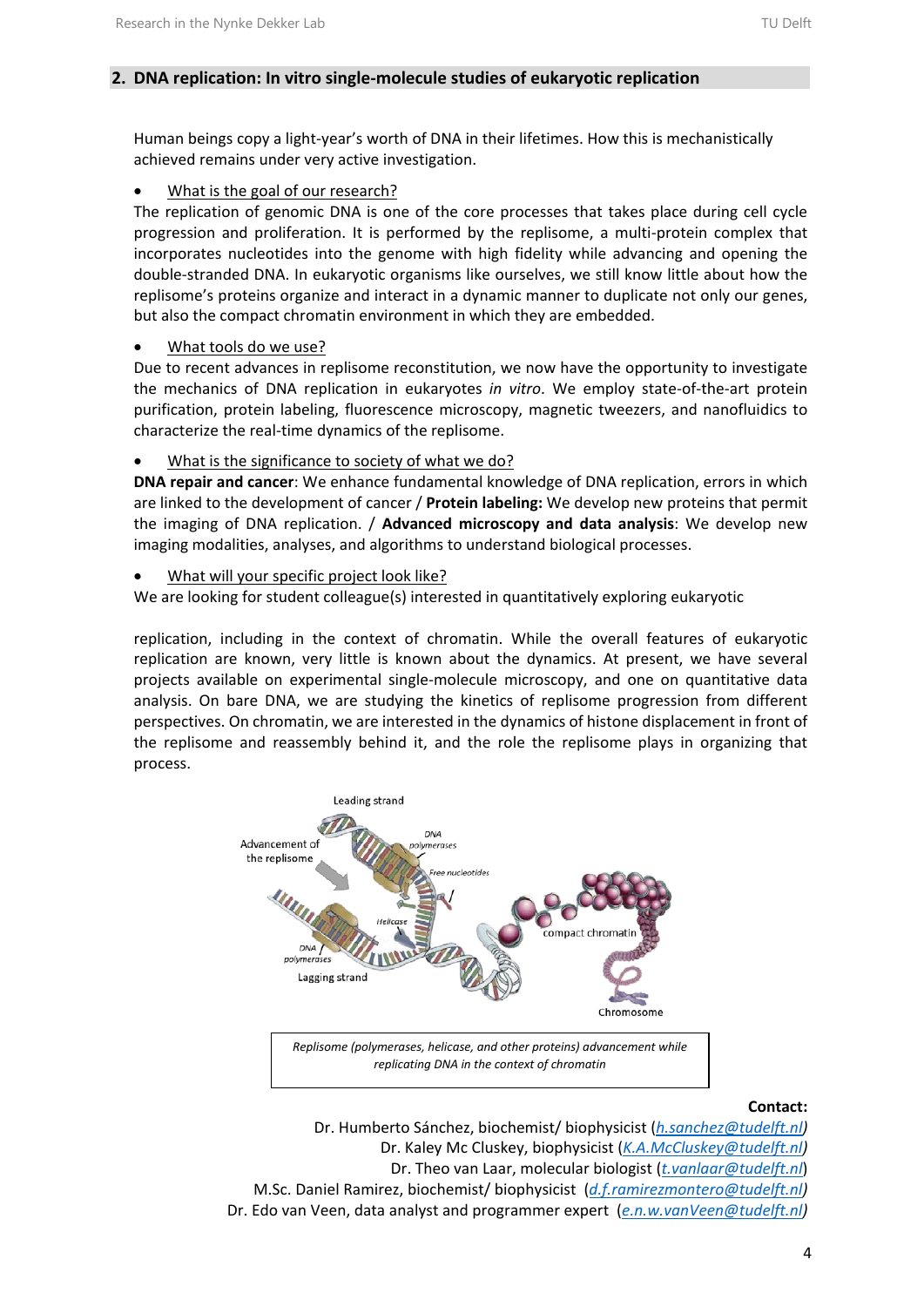### **3. In vitro single-molecule studies of RNA-dependent RNA polymerase replication of negative strand RNA viruses.**

RNA viruses represent an existing and emerging global threat to human and animal health. Unfortunately, we lack sufficient knowledge of the molecular mechanism of RNA virus replication to specifically target intervention stratgies against these viruses.

### What is the goal of our this project?

The overarching goal is to create fundamental knowledge on the dynamic molecular mechanisms of negative-strand RNA virus proliferation. Our model system is influenza A virus, a member of the *Orthomyxoviridae* family of viruses. Influenza A viruses outbreaks are on the rise and are driven by the continuing emergence of novel strains. Recent advances in the biochemistry of influenza A virus RNA-dependent RNA polymerase (RdRp) have opened up new avenues for the study of its mechanics and kinetics. With this project, we focus on two key goals: (i) quantitative characterization of the kinetics of influenza virus RdRp during RNA synthesis and (ii) assessment of how local RNA sequence or structure influence these kinetics and potentially lead to nucleotide misincorporation.



*The influenza virus RdRp. (a) The assembled vRNP of influenza virus. The RdRp, composed of three subunits PB2, PB1 and PA, interacts with the 3' and 5' ends of the viral RNA, maintaining the vRNA in a circular conformation. The RNA bound to NP forms an helical structure, mainly due to NP oligomerization. (b) Schematic representation of the RdRp bound to the 3' and 5' end of the vRNA, indicating the template entry and exit channels, the NTPs entry channel and the product exit channel.*

### What tools do we use?

The large size and complexity of the multi-subunit RdRps often encountered in negative-strand RNA viruses have long hampered their systematic study relative to that of positive-strand RNA viruses. In recent years, however, advances in the biochemistry of these RdRps have permitted the expression and purification of recombinant active forms and subsequent structural determination via crystallization or electron microscopy. Advances have been particularly great for influenza virus RdRps, which were the first of any negative-strand RNA virus to be crystallized. This now makes it possible to, for the first time, gain insight into the molecular mechanisms that underlie the functioning of these enzyme complexes by performing systematic *in vitro* studies. We employ state-of-the-art RdRp purification and labeling, fluorescence microscopy, in-vitro RdRp replication assays using synthetic transcripts in bulk and in single-molecule assays.



*The magnetic tweezers as an example of a single-molecule technique. Multiplexed magnetic tweezers are very useful in dissecting polymerase mechanism and will be employed in the study of influenza RdRp.*

### What is the significance to society of what we do?

Influenza viruses constitute a constant threat to global health. Despite the impact of influenza viruses, basic understanding of viral replication is still lacking. This proposal constitutes fundamental research aimed at enhancing our understanding of RNA synthesis by the influenza virus RdRp. More generally, the knowledge generated will also pertain to the mechanisms